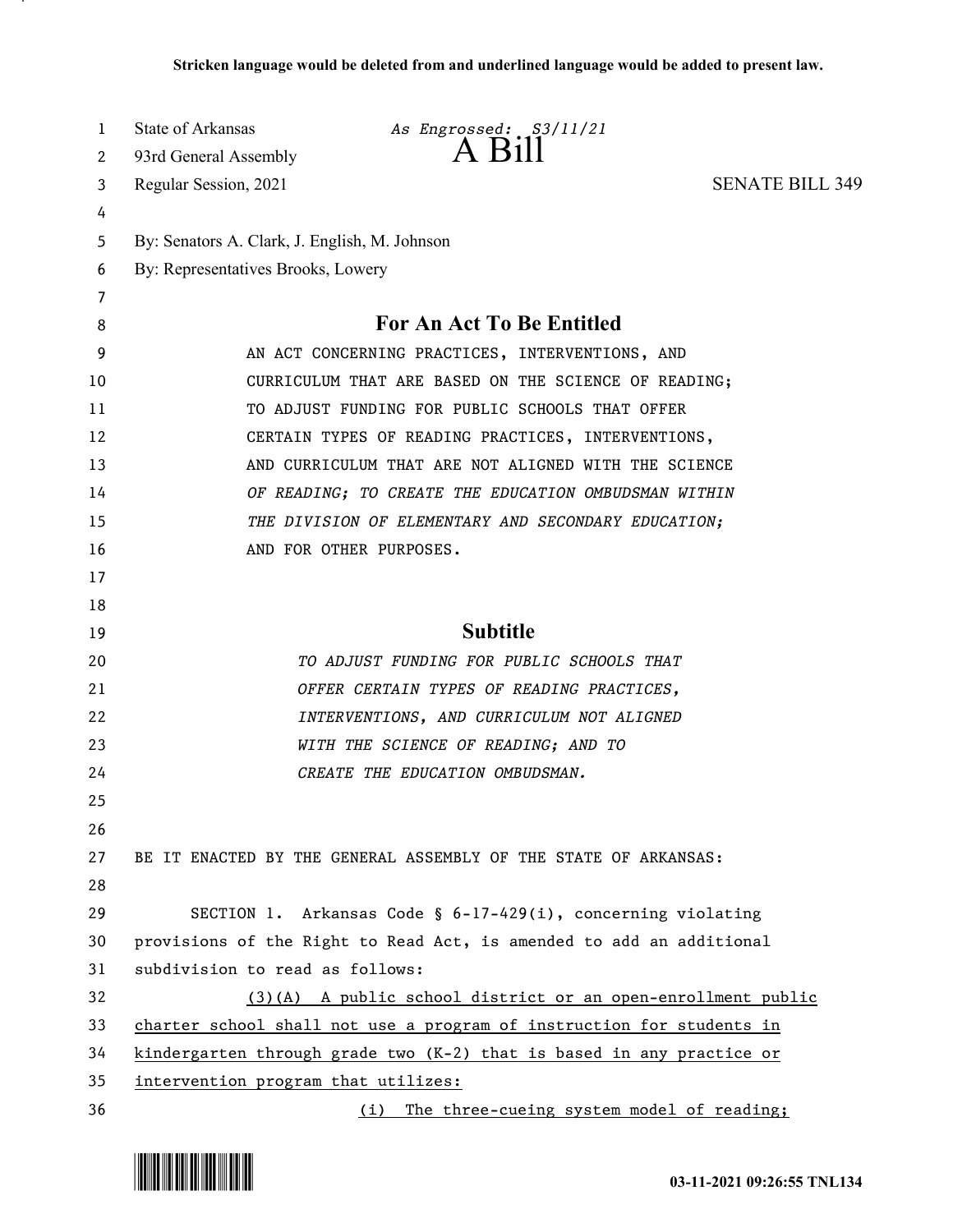| 1  | Visual memory as the primary basis for teaching<br>(iii)                       |  |  |  |
|----|--------------------------------------------------------------------------------|--|--|--|
| 2  | word recognition; or                                                           |  |  |  |
| 3  | The three-cueing system model of reading based<br>(iii)                        |  |  |  |
| 4  | on meaning, structure and syntax, and visual, which is also known as "MSV".    |  |  |  |
| 5  | $(B)(i)$ Beginning with the 2023-2024 school year, if the                      |  |  |  |
| 6  | state board determines that a public school district or an open-enrollment     |  |  |  |
| 7  | public charter school has violated subdivision (i)(3)(A) of this section, the  |  |  |  |
| 8  | state board shall notify the public school district or the open-enrollment     |  |  |  |
| 9  | public charter school of its violation.                                        |  |  |  |
| 10 | (ii)(a) If a public school district or an open-                                |  |  |  |
| 11 | enrollment public charter school fails to remedy its violation under           |  |  |  |
| 12 | subdivision $(i)(3)(A)$ of this section within sixty (60) days of notification |  |  |  |
| 13 | of its failure to comply with subdivision $(i)(3)(A)$ of this section, the     |  |  |  |
| 14 | state board shall direct the division to withhold a maximum of ten percent     |  |  |  |
| 15 | (10%) of the monthly distribution of state foundation funding aid to the       |  |  |  |
| 16 | public school district or open-enrollment public charter school as provided    |  |  |  |
| 17 | under $\S$ 6-20-2305(a)(1)(B).                                                 |  |  |  |
| 18 | (b) Once the state board determines that a                                     |  |  |  |
| 19 | public school district or open-enrollment public charter school has complied   |  |  |  |
| 20 | with this section, the division shall restore the monthly distribution of      |  |  |  |
| 21 | state foundation funding aid to the public school district or open-enrollment  |  |  |  |
| 22 | public charter school to its original amount before the reduction was made     |  |  |  |
| 23 | under subdivision $(i)(3)(B)(ii)(a)$ of this section.                          |  |  |  |
| 24 |                                                                                |  |  |  |
| 25 | SECTION 2. Arkansas Code § $6-17-429$ , concerning the Right to Read Act,      |  |  |  |
| 26 | is amended to add an additional subsection to read as follows:                 |  |  |  |
| 27 | $(1)(1)$ The Secretary of the Department of Education shall hire an            |  |  |  |
| 28 | Education Ombudsman to assist the division in the enforcement of this          |  |  |  |
| 29 | section, including without limitation enforcing the requirements for:          |  |  |  |
| 30 | (A) Demonstrating proficiency;                                                 |  |  |  |
| 31 | (B)<br>Providing professional development; and                                 |  |  |  |
| 32 | (C)<br>Using a permitted program of instruction.                               |  |  |  |
| 33 | The secretary may designate additional requirements related<br>(2)             |  |  |  |
| 34 | to public education, including without limitation the enforcement of literacy  |  |  |  |
| 35 | requirements.                                                                  |  |  |  |
| 36 | The secretary shall supervise the Education Ombudsman and<br>(3)               |  |  |  |

03-11-2021 09:26:55 TNL134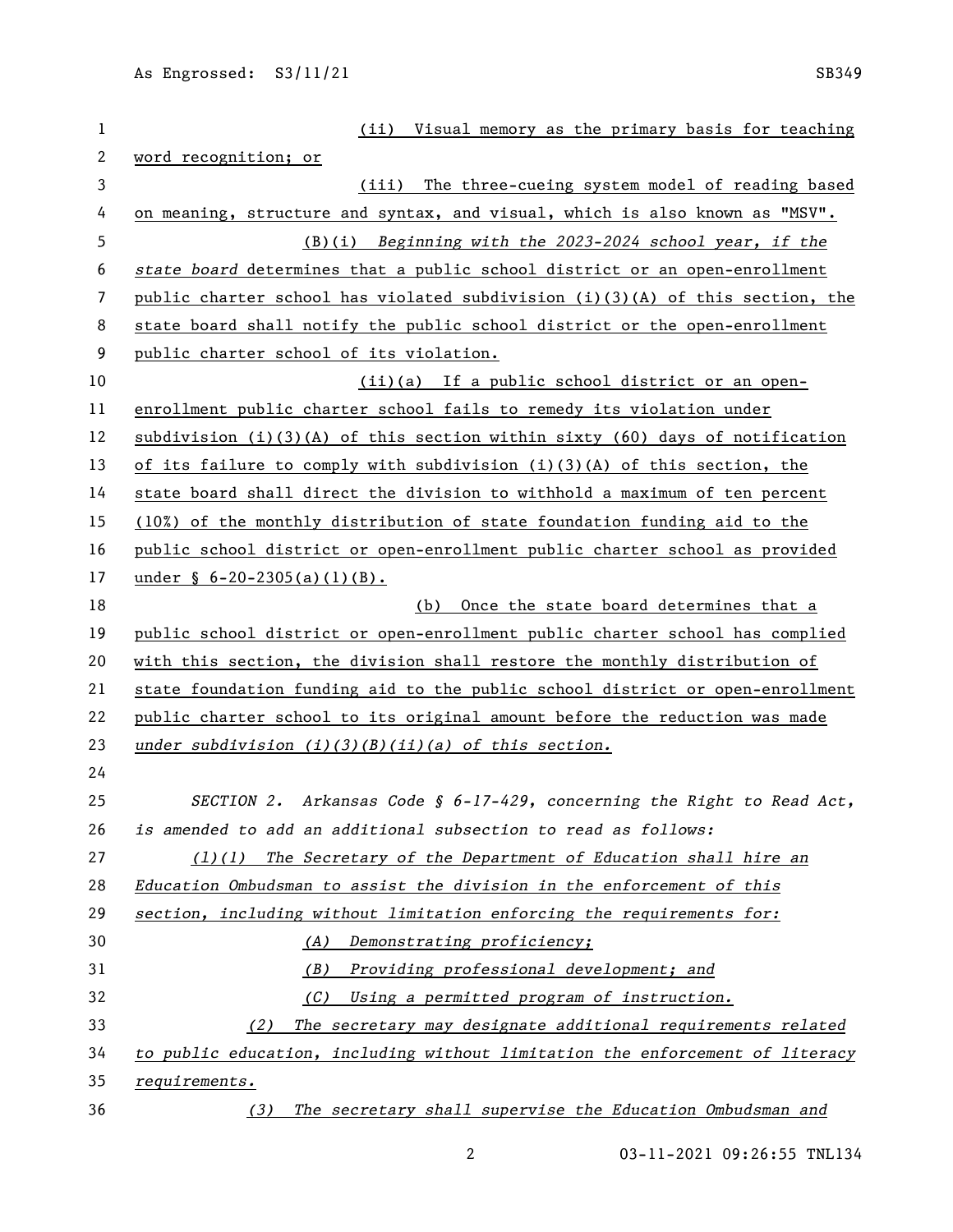| 1              | shall not delegate supervision to an employee of the division.                |
|----------------|-------------------------------------------------------------------------------|
| $\overline{c}$ | $(4)$ (A) The minimum qualifications for the Education Ombudsman              |
| 3              | shall include a master's degree in:                                           |
| 4              | Education; or<br>(i)                                                          |
| 5              | (ii) A related field.                                                         |
| 6              | An individual who has served as a past public school<br>(B)                   |
| 7              | district superintendent or who serves as a current public school district     |
| 8              | superintendent is not eligible to serve as the Education Ombudsman under this |
| 9              | section.                                                                      |
| 10             | (5)<br>The Education Ombudsman may:                                           |
| 11             | (A) Communicate with:                                                         |
| 12             | (i) A public school student, with permission from a                           |
| 13             | parent, legal guardian, or person standing in loco parentis of the public     |
| 14             | school student;                                                               |
| 15             | (ii) A parent, legal guardian, or person standing in                          |
| 16             | loco parentis of a public school student; and                                 |
| 17             | (iii) Administration, faculty, and staff employed by                          |
| 18             | a public school district or open-enrollment public charter school;            |
| 19             | (B) Review an issue or concern related to the education of                    |
| 20             | a public school student enrolled in a public school or open-enrollment public |
| 21             | charter school;                                                               |
| 22             | Recommend training and resources to a public school,<br>(C)                   |
| 23             | public school district, or open-enrollment public charter school; and         |
| 24             | (D) Request support and assistance from the division to be                    |
| 25             | provided to a public school, public school district, or open-enrollment       |
| 26             | public charter school.                                                        |
| 27             | $(6)(A)$ The Education Ombudsman shall prepare and submit an                  |
| 28             | annual report to the state board concerning the work of the Education         |
| 29             | Ombudsman and any recommendations related to the focus areas of the Education |
| 30             | Ombudsman.                                                                    |
| 31             | The report required under subdivision $(1)(6)(A)$ of<br>(B)                   |
| 32             | this section shall be submitted every two $(2)$ years to the:                 |
| 33             | House Committee on Education; and<br>(i)                                      |
| 34             | (ii) Senate Committee on Education.                                           |
| 35             |                                                                               |
| 36             |                                                                               |